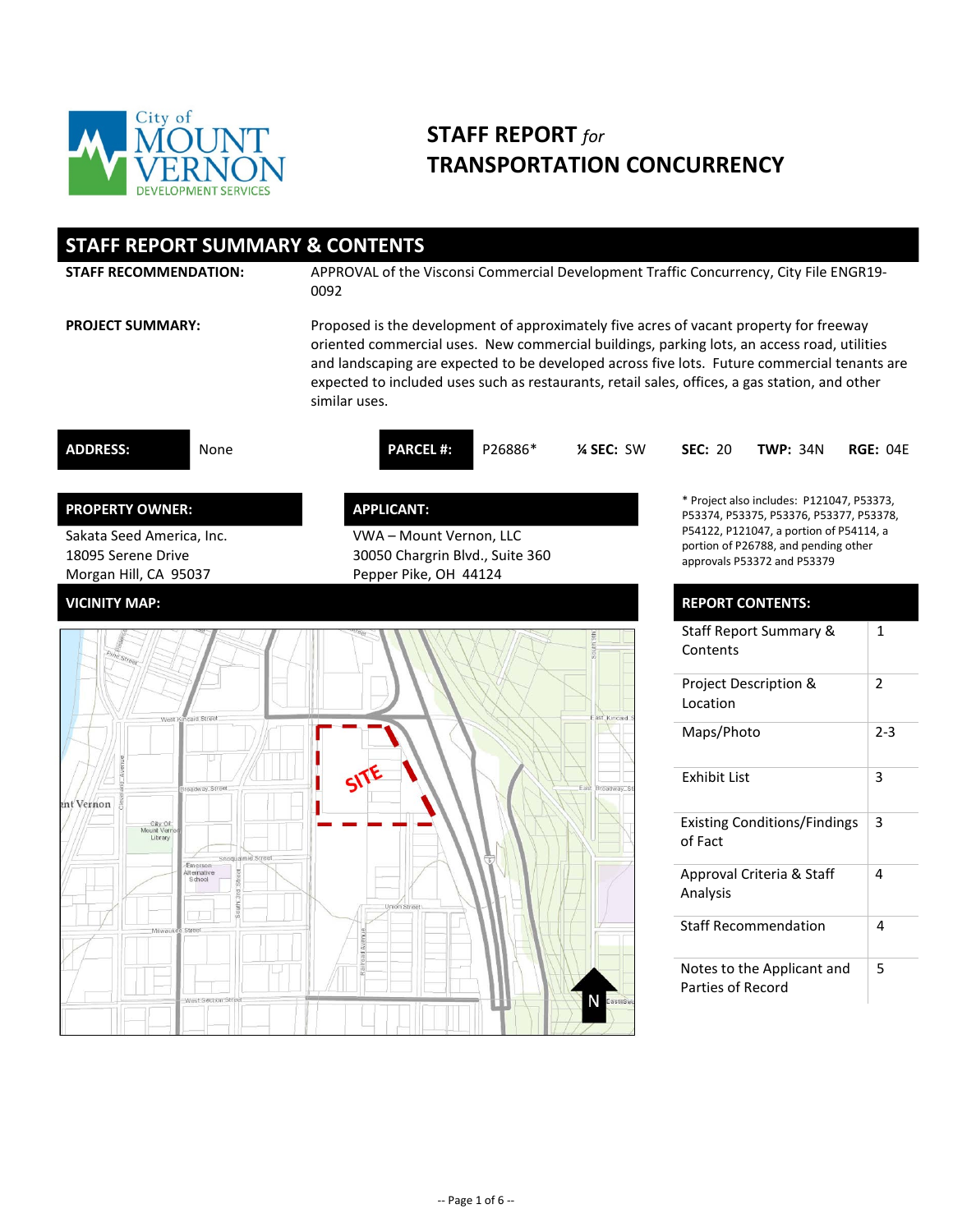# **A. PROJECT DESCRIPTION & LOCATION**

| <b>PROJECT</b><br><b>DESCRIPTION:</b> | Proposed is the development of approximately five acres of vacant property for freeway oriented<br>commercial uses. Approximately 24,300 square feet (sf) of commercial buildings with up to 170 parking<br>spaces are expected to be developed across five lots. Future commercial tenants are expected to included<br>uses such as restaurants, retail sales, offices, a gas station, and other similar uses.                                                                                                                                                                                                                                                                                                                                         |  |  |  |
|---------------------------------------|---------------------------------------------------------------------------------------------------------------------------------------------------------------------------------------------------------------------------------------------------------------------------------------------------------------------------------------------------------------------------------------------------------------------------------------------------------------------------------------------------------------------------------------------------------------------------------------------------------------------------------------------------------------------------------------------------------------------------------------------------------|--|--|--|
|                                       | A 340± linear foot (If) public road will be constructed to access the future lots extending off of Kincaid<br>Street. Utilities will be installed/constructed to serve the future commercial uses and will include: potable<br>water (510± If of 12-inch diameter pipe); sanitary sewer (475± If of 8-inch diameter pipe); storm sewer<br>(430± If of 12-inch and 1,800 If of 8-to-12-inch diameter pipes); and dry utilities (power, cable, fiber, etc).<br>If a gas station is constructed two, 20,000 gallon underground fuel storage tanks are anticipated to be<br>installed. An estimated 12,000 cubic yards (cy) of material will be imported and an estimated 4,000 cy of<br>material will be imported as part of the overall site development. |  |  |  |
|                                       | The site is currently located in a floodplain (Zone AO, Depth 1); however, once the City's existing<br>Conditional Letter of Map Revision (CLOMAR) case #: 09-10-1122R, becomes a Letter of Map Revision<br>(LOMAR) this site is expected to be removed from the FEMA designated floodplain.                                                                                                                                                                                                                                                                                                                                                                                                                                                            |  |  |  |
| <b>PROJECT LOCATION:</b>              | The Skagit County Assessor identifies the site as including the following parcel numbers: P26886, P121047,<br>P53373, P53374, P53375, P53376, P53377, P53378, P54122, P121047, a portion of P54114, a portion of<br>P26788, and pending other approvals P53372 and P53379. East Kincaid Street is located to the north,<br>Interstate-5 is located to the east, and the Burlington-Northern Santa Fe Railroad is located along the west<br>boundary of the project site.                                                                                                                                                                                                                                                                                |  |  |  |
|                                       | The maps and photos that follow identify the location of the project site.                                                                                                                                                                                                                                                                                                                                                                                                                                                                                                                                                                                                                                                                              |  |  |  |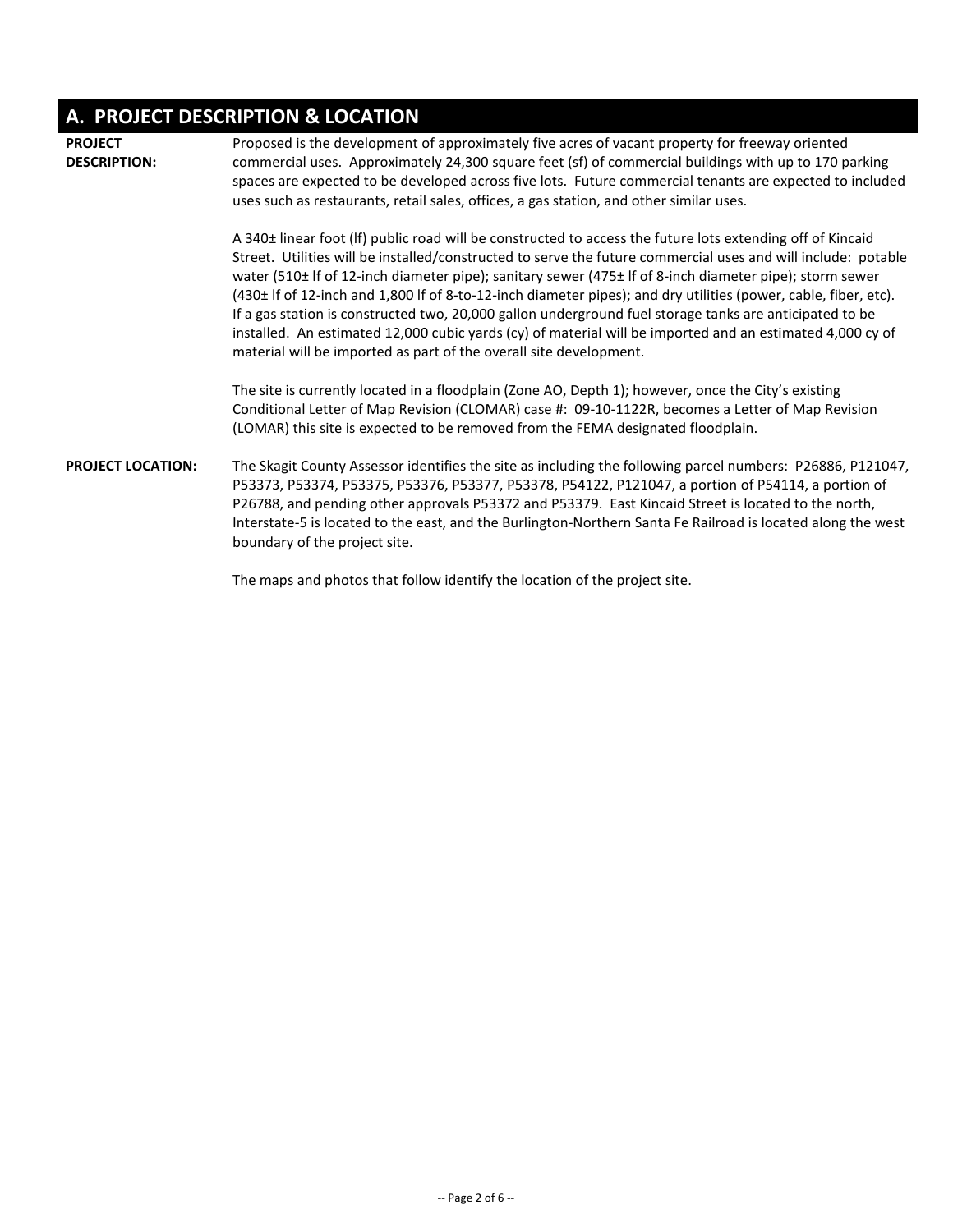

Aerial photos dated May 2017. The approximate site boundaries are outlined in red.

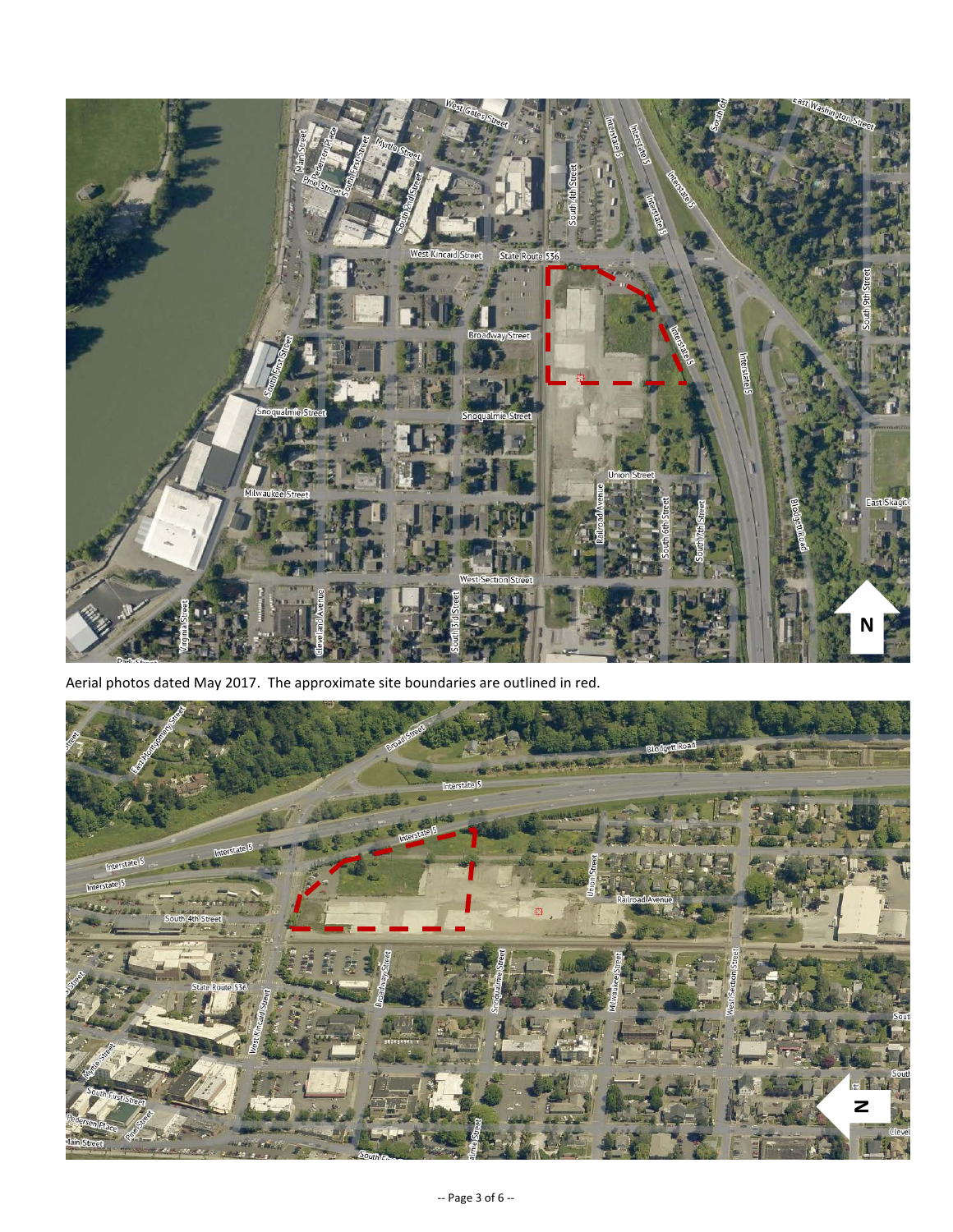

Aerial photo dated May 2017. The approximate site boundaries are outlined in red.

## **B. EXHIBIT LIST:**

- **1.** Master Land Use Application
- **2.** Project Description from the Applicant
- **3.** Site Plans and Survey from the Applicant
- **4.** City's Notices and Correspondence:
	- **4a**. Technically Compete Letter dated May 17, 2019
	- **4b.** Notice of Application (NOA) and Proposed Mitigated Determination of Non-Significance (MDNS) issued, mailed and published on May 21, 2019
	- **4c.** Final MDNS issued and mailed on June 6, 2019 and published on June 9, 2019
	- **4d.** Notice of Public Hearing issued on June 12, 2019 and published and mailed on June 14, 2019
- **5.** Public Comments
	- **5a.** Letter from Amy Lausten-Force dated June 5, 2019
	- **5b.** Letter from the WA State Department of Ecology dated June 5, 2019
- **6.** Traffic Concurrency Review completed by Transportation Solutions, Inc. dated May 14, 2019
- **7.** Portions of the City's Adopted Capital Improvement Plan (CIP) 2019 2024
- **8.** Proposed public access road cross-section
- **9.** Proposed public trail cross-section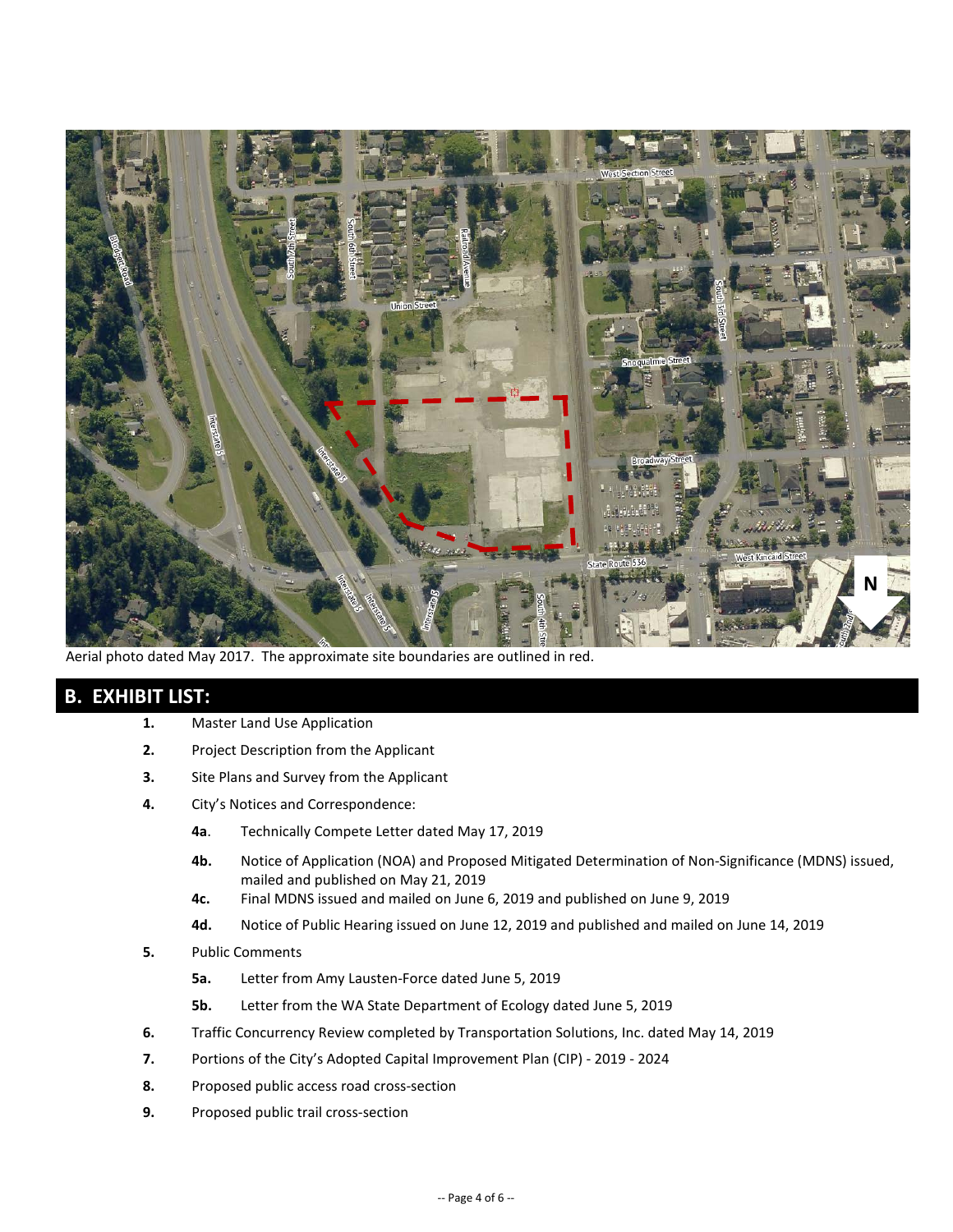| C. EXISTING CONDITIONS/FINDINGS OF FACT                                      |                                                                                                      |                                                                       |                                                      |                                                                                                                          |  |  |  |  |
|------------------------------------------------------------------------------|------------------------------------------------------------------------------------------------------|-----------------------------------------------------------------------|------------------------------------------------------|--------------------------------------------------------------------------------------------------------------------------|--|--|--|--|
| <b>OWNER OF RECORD</b>                                                       | ALFCO LLC<br>Governed by David R. Armstrong<br>100 Fast Kincaid Street<br>Mount Vernon, WA 98273     |                                                                       | <b>PROJECT APPLICANT</b>                             | VWA - Mount Vernon, LLC<br>Governed by Dominic Visconsi, Jr.<br>30050 Chargrin Blvd., Suite 360<br>Pepper Pike, OH 44124 |  |  |  |  |
| <b>SITE ZONING</b>                                                           | General Commercial (C-2)                                                                             |                                                                       | <b>SITE COMPREHENSIVE</b><br><b>PLAN DESIGNATION</b> | South Kincaid Subarea                                                                                                    |  |  |  |  |
| <b>SITE ACREAGE</b>                                                          | $4.6\pm$ acres                                                                                       |                                                                       |                                                      |                                                                                                                          |  |  |  |  |
| <b>MVMC CHAPTERS</b><br><b>APPLICABLE TO THE SUBJECT</b><br><b>APPROVAL:</b> | Chapter 14.05 Administration of Development Regulations<br>Chapter 14.10 Concurrency Management<br>٠ |                                                                       |                                                      |                                                                                                                          |  |  |  |  |
| <b>PERMIT CHRONOLOGY:</b>                                                    | <b>DATE</b>                                                                                          | <b>SUMMARY</b>                                                        |                                                      |                                                                                                                          |  |  |  |  |
|                                                                              | 5/7/2019                                                                                             | <b>Permit Application Submitted</b>                                   |                                                      |                                                                                                                          |  |  |  |  |
|                                                                              | 5/7/2019<br>Permit Deemed Counter Complete                                                           |                                                                       |                                                      |                                                                                                                          |  |  |  |  |
|                                                                              | 5/15/2019                                                                                            | Permit Deemed Technically Complete                                    |                                                      |                                                                                                                          |  |  |  |  |
|                                                                              | 5/21/2019                                                                                            | Notice of Application (NOA) and Proposed SEPA Mitigated Determination |                                                      |                                                                                                                          |  |  |  |  |
|                                                                              |                                                                                                      | of Non-Significance Issued                                            |                                                      |                                                                                                                          |  |  |  |  |
|                                                                              | 6/6/2019<br><b>Final MDNS Issued</b>                                                                 |                                                                       |                                                      |                                                                                                                          |  |  |  |  |
|                                                                              | 6/12/2019                                                                                            |                                                                       | Notice of Public Hearing (NPH) Issued                |                                                                                                                          |  |  |  |  |

#### **D. APPROVAL CRITERIA & STAFF ANALYSIS**

1. The standards for determining compliance with concurrency requirements for projects generating more than 75 PM peak hour traffic trips is found in MVMC 14.10.090(D), "If a project or any phase of a project generates more than 75 peak hour trips, concurrency impacts and mitigation will be determined by the city council based on recommendation by the planning commission and/or hearing examiner following a recommendation by the city engineer."

This Staff Report contains the required recommendation for mitigation for the Hearing Examiner and City Council. Additionally, accompanying this Staff Report labeled as **Exhibit 6** is the Transportation Concurrency Review for this project that contains the analysis and findings this Staff Report is based on.

- *2.* MVMC 14.10.150 states, *"A determination of concurrency shall be granted if any one of the following criteria is fulfilled:*
	- *A. Improvements and infrastructure required to provide the necessary LOS in conformance with the requirements of this chapter are in place or are identified in the city's six-year capital facilities plan as being fully funded;*
	- *B. The preliminary development approval is conditioned on the necessary facilities being in place prior to the final approval of the development;*
	- *C. The necessary facilities and services are guaranteed to be in place when the development impacts occur by a bonded and enforceable development order; provided, that bonding is recommended by the city engineer and approved by the city council in accordance with applicable ordinances."*

**Exhibit 7** to this staff report is a copy of portions of the City's currently adopted Capital Improvement Plan (CIP) that identifies improvements to the Kincaid Street Corridor, identified as CIP project T-19-04, described as, *"Improvements may include traffic signal, roundabout, and or turn lanes within the Kincaid St corridor. Rechannelization and three different intersection improvements along Kincaid at 3rd Street and the on/off ramps on both sides of I-5."* The justification for this project within the CIP is to, *"Improve Kincaid Street to accommodate increased traffic volumes within the corridor, reduce accidents, provide economic stimulus to downtown, improve access to property south of Kincaid, and pedestrian access to downtown."*